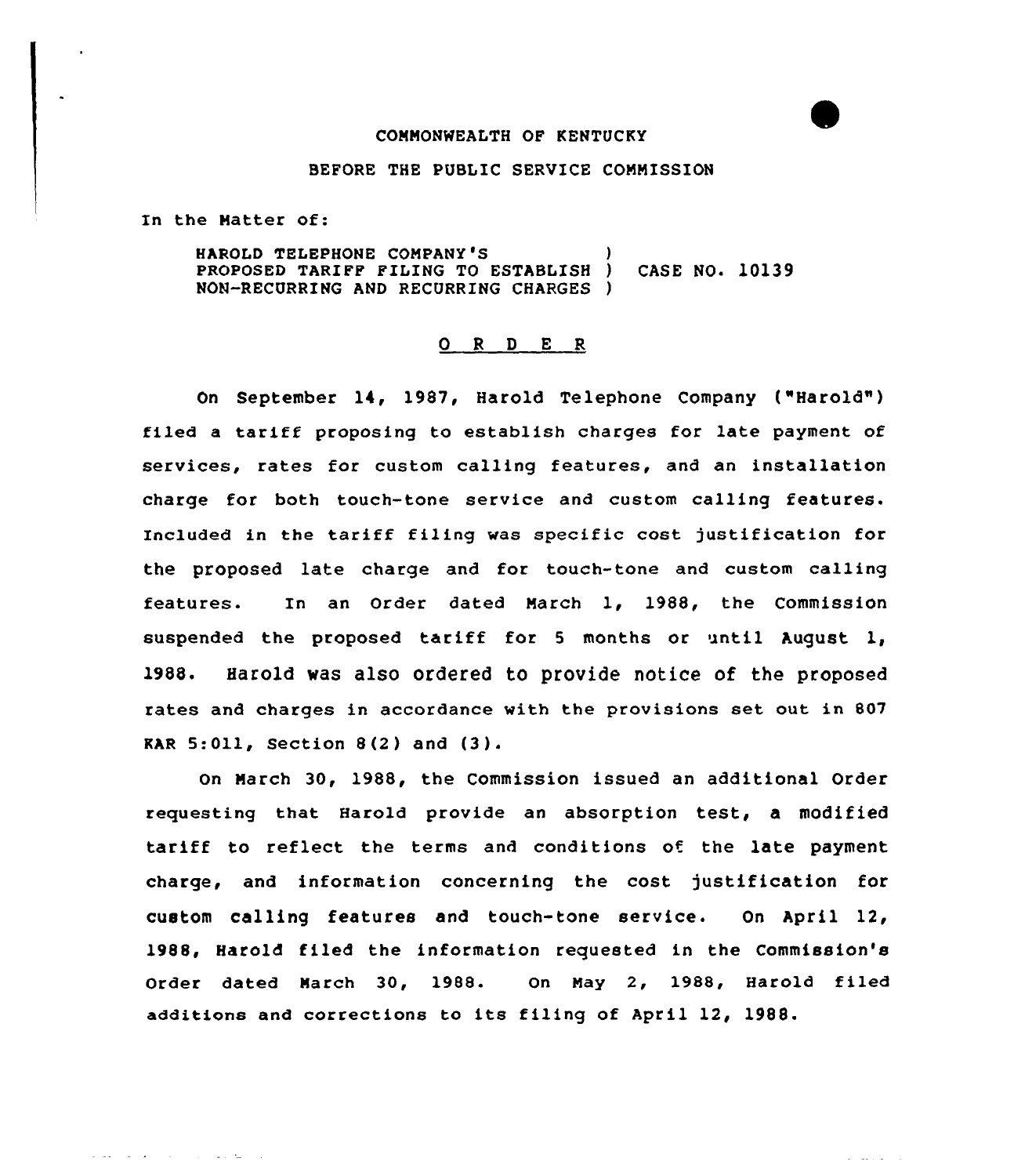In compliance with the Commission's initial Order in the case, Harold filed on May 26, 1988 a copy of its notice of the proposed rates and charges and an affidavit confirming publication of the notice.

## Discussion

The financial information submitted by Harold in its absorption test consisted of revenues, expenses, and net investment for <sup>a</sup> 12-manth test period ending December 31, 1987, proposed adjustments, and the adjusted test period operations as of December 31, 1987. An analysis of the financial information revealed as of December 31, 1987, Harold's realized rate of return on net investment was 10.12 percent. After including the late payment charge and excluding the revenue and expenses attributable to custom calling features, Harold's pro forma return was 10.14 percent. However, as determined in Case No. 8137, Harold's authorized rate of return is 8.5 percent. Harold stated that it does not consider the 8.5 percent authorized return to be necessarily representative of current conditions and events.

The non-recurring charge regulation, 807 KAR 5:011, Section 10, does not contemplate the inclusion of pro forma adjustments nor any change in the return autharized in the utility's last general rate case. Consideration of these items defeats the purpose of the regulation which is to allow changes in non-recurring rates in the interval between general rate cases. If an absorption test based on actual operations adjusted for the

 $-2-$ 

<sup>1</sup> Adjustment of Rates of Harold Telephone Company, Inc.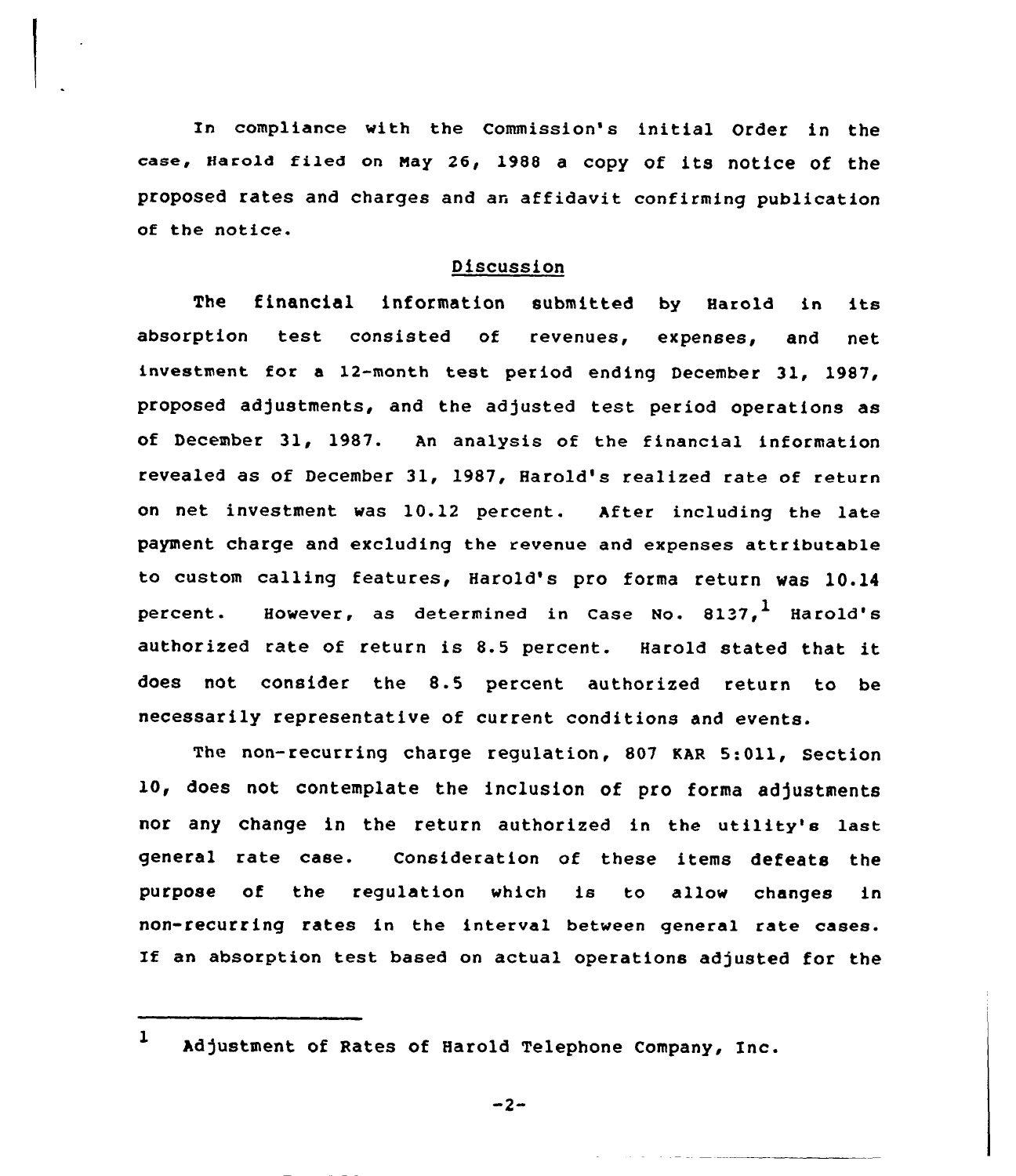change in revenues from the proposed non-recurring Charges shows that the utility is over-earning, and the utility is of the opinion that its authorized return no longer reflects current economic conditions, then the utility should file a general rate case to determine the appropriate level of earnings and the proper charges for all services. Harold is currently earning in excess of the return authorized in its last general rate case. As indicated in the application, revenues from custom calling features vill not increase current earninq levels because they are already included; however, any additional revenues from the late payment charge would result in the company further exceeding the authorized return.

The Commission being advised, is of the opinion and finds that Harold can absorb the cost associated with the proposed charge for late payment of services, based on the fact that its current earnings exceed the return authorized in the last general rate case. Therefore, the proposed late charge should be denied.

The rates and charges for custom calling features have been in effect since diqital equipment was installed in 1983; however, approval of those rates and charges was never given by the commission. secause Harold may have violated MRS 278. 160 by implementing rates and charges prior to filing schedules with Commission, the Commission has established a separate proceeding,

 $-3-$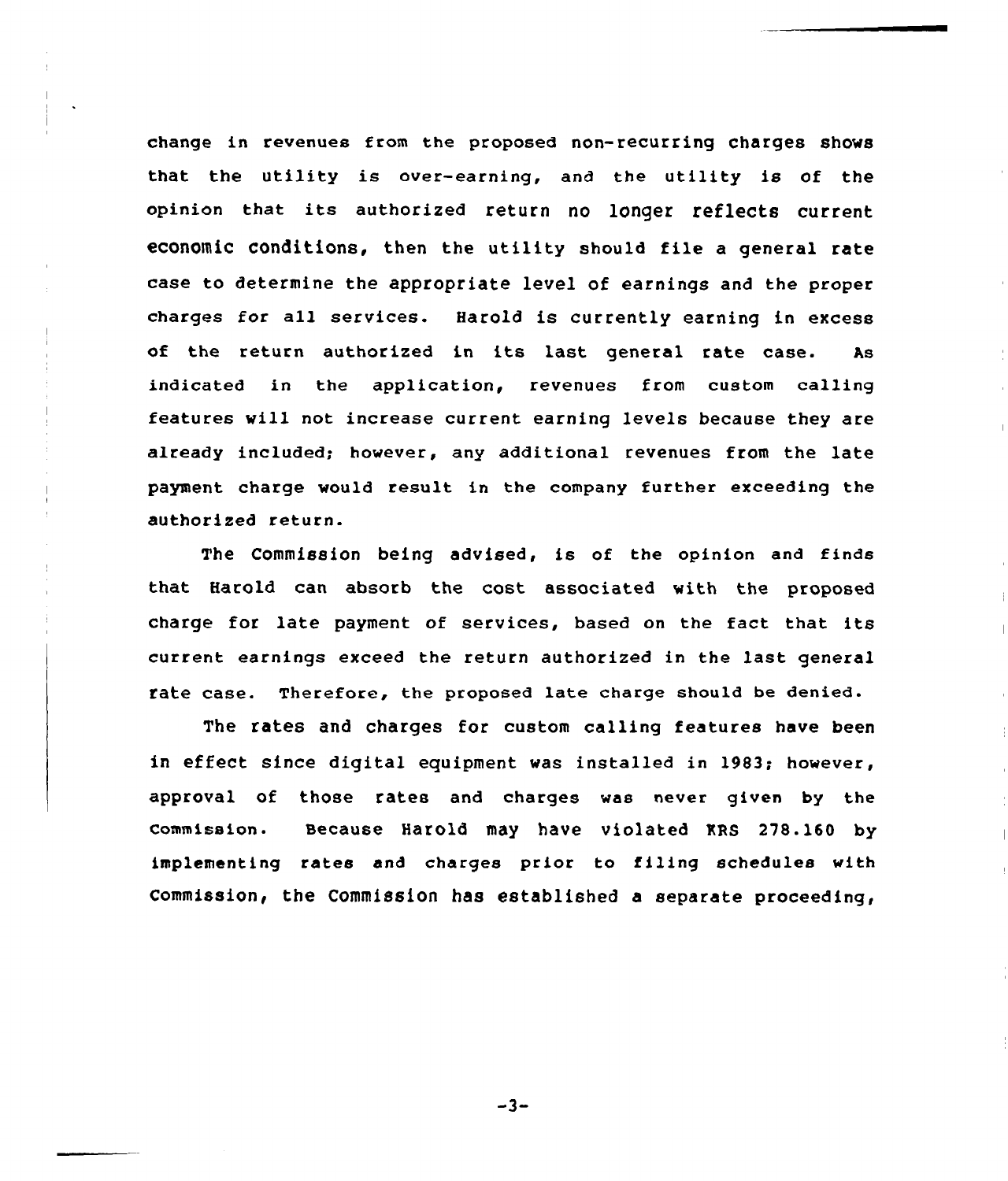Case No.  $10170<sub>l</sub><sup>2</sup>$  to address this issue. Given the number of customers presently utilizing custom calling features and considering the benefits they receive from them, denial of the rates and charges would be inappropriate. Therefore, the Commission is of the opinion that the rates and charges for custom calling features are reasonable and should be approved as of the date of this Order.

IT IS THEREFORE ORDERED that:

l. Harold's charge for late payment of service be and it hereby is denied.

2. Harold's rates and charges for custom calling features and installation charge for touch-tone services as set out in Appendix <sup>A</sup> shall be approved for services rendered.

3. Within 30 days from the date of this Order, Harold shall file its tariff sheets setting out the rates and charges approved herein.

 $\overline{\mathbf{2}}$ Investigation Into Harold Telephone Company's Proposed Tariff Piling To Establish Non-recurring and Recurring Charges Including An Alleged Failure To Comply With KRS 278.160.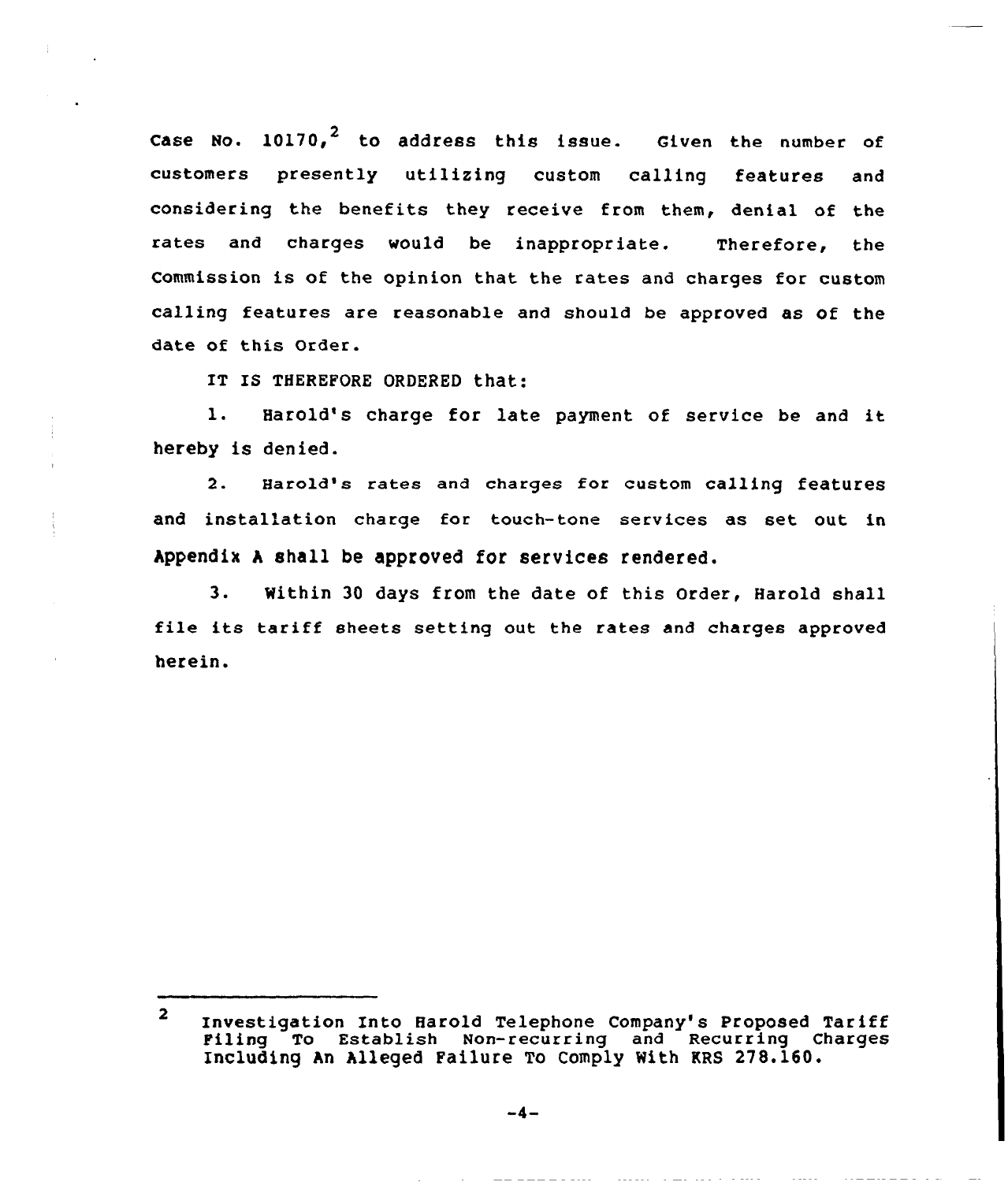Done at Frankfort, Kentucky, this 29th day of June, 1988.

PUBLIC SERVICE COMMISSION

Carline A Hennesyt

**Vice Chairman** 

vice Chairman VVI. Neuve

ATTEST:

Executive Director